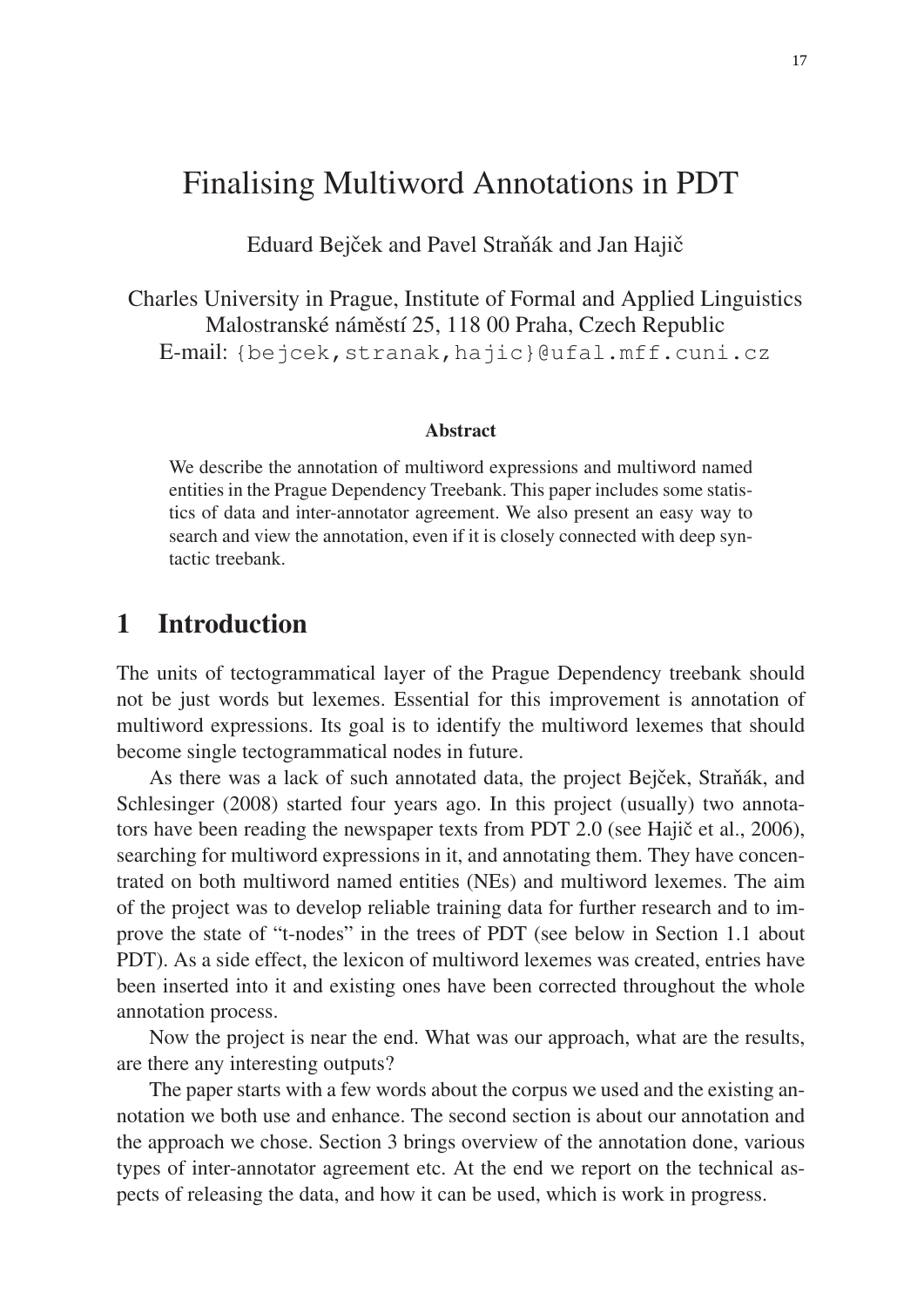#### 1.1 PDT

The Prague Dependency Treebank 2.0 (Hajič, 2005) includes rich annotation on a deep syntactic level of almost 50,000 sentences (for details on this "tectogrammatical layer" see Mikulová et al., 2006). On this layer, each node should correspond to one lexeme, but this is not the case now: multiword expressions (MWEs) are still represented by several nodes each.

As mentioned above, our goal is to integrate MWEs like "New York City", "computational linguistics" or "kick the bucket" each into one joint node in a syntactic tree (with a meaning "NE: place", "lexicon entry: 39485 [gloss: science branch]" and "lexicon entry: 13985 [synonym: die]", respectively).

The advantage of the existing syntactic annotation of our source text was the possibility of preannotation and consistency checking. That could be done because all instances of the same MWE should have the same tree structure.<sup>1</sup>

### 2 The Way of Annotation

In this section, we introduce very briefly our project. Much more information can be found in Bejček and Straňák (2009).

Both multiword NEs and lexemes – if multiword – are called MWEs in this paper. Assigning the type of the MWE itself (such as a particular lexicon entry) is of little importance comparing to the fact, that it is found and its boundaries are marked. To create a typology of NEs (or phrasemes) is not our aim. Our effort leads to simple annotation guidelines for annotators; concrete labels are just an aid for further classification. Thus we adopt nine main types of NEs from Ševčíková et al.  $(2007)^2$  (such as person name, name of a place, address etc.) and use more than 5,000 lexicon entries for other lexemes (such as phrasemes, non-compositional or non-substitutable collocations).<sup>3</sup> These lexicon entries have been collected from three lexicons and the set has been extended by annotators. Thereby the lexicon called SemLex was developed.

For the majority of time, we had two annotators, who annotated the same texts in parallel. (Overall, we had five annotators during the time as it can be seen in Table 2, but that is not crucial.) However, when we had enough data for interannotator agreement evaluation, we stopped parallel annotations (only with an occasional testing parallel document). The amount of data annotated in parallel can be seen in Table 1. By now, 85 % of the whole data is annotated.

<sup>&</sup>lt;sup>1</sup>There are some marginal cases where the structure is not exactly the same. These differences will hopefully disappear in future, perhaps in PDT 3.0.

<sup>&</sup>lt;sup>2</sup>This typology (with embedded types) was used for manual annotation of a corpus (Kravalová et al., 2009).

<sup>&</sup>lt;sup>3</sup>The main simple criterion was "principle of compositionality"—whether it could be disassembled to parts that compose the meaning; if not, it should be in the lexicon. The second one is "substitutability of a part"—i.e. the possibility to substitute its component words with synonyms. Then we have annotation guidelines and meetings, where problems are solved.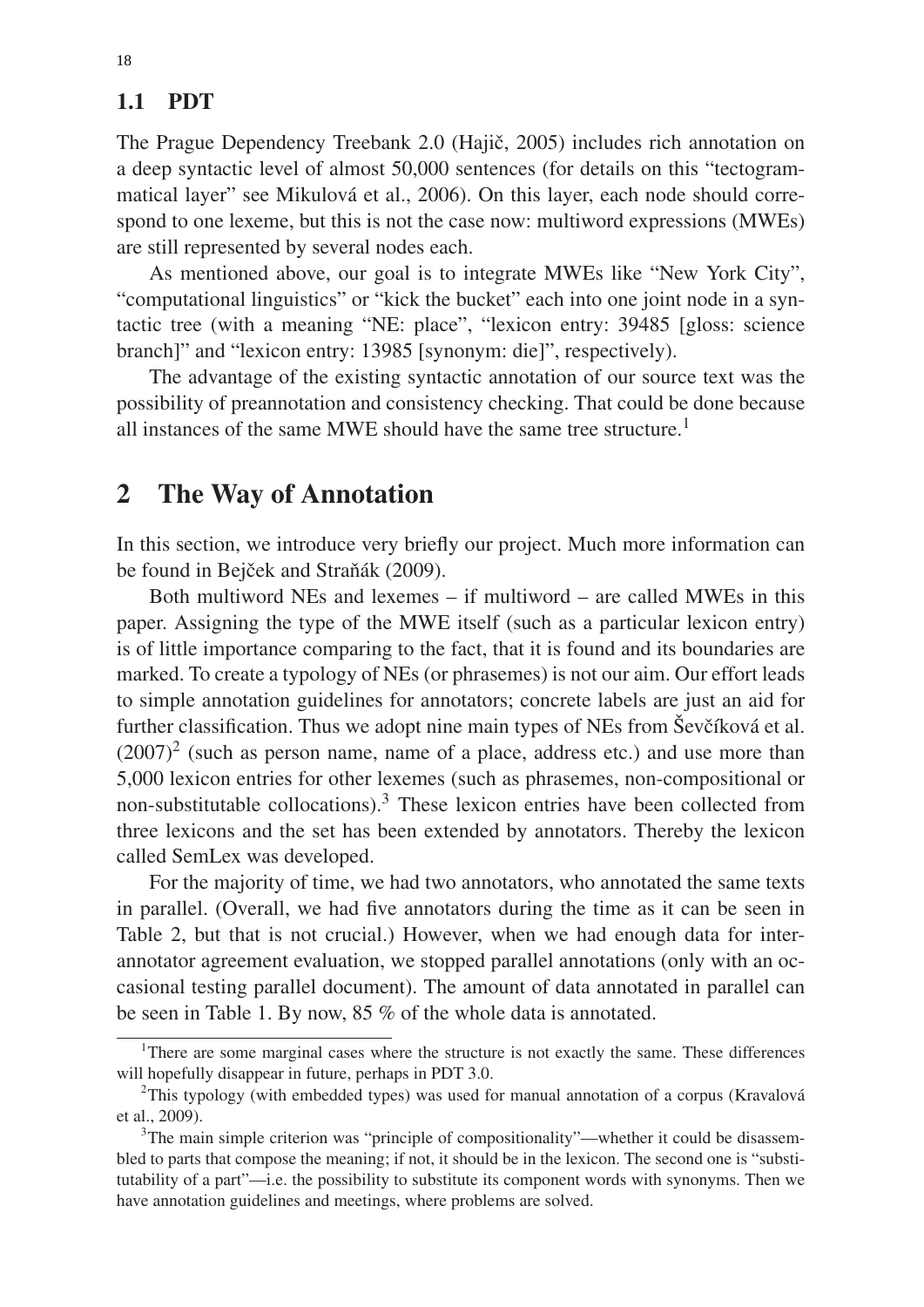| amount of parallel annotations   | in nodes | in % of PDT |
|----------------------------------|----------|-------------|
| three annotators                 | 464      | 14.7 $%$    |
| two annotators                   | 1201     | 38.1 $%$    |
| one annotator                    | 1044     | 33.1%       |
| total                            | 2709     | 85.8%       |
| total by at least two annotators | 1665     | 52.8%       |
| PDT t-layer                      | 3156     | $100\%$     |

Table 1: The amount of single, double and triple parallel annotations.

For preannotation of the text we use Czech\_geo\_named\_ent\_recognizer and Czech named ent SVM recognizer from the Tecto-MT framework (Žabokrtský et al., 2008). These find some NEs. We also use external preannotation of phrasemes provided by our colleague (see Hnátková (2002)).

### 2.1 GUI

We developed a tool for our task, a GUI for annotators. Although we actually annotate the nodes in the trees in the background, we need to show only plain sentence to annotators. For each syntactic tree, the surface sentence is generated and every annotator's operation on it is converted back into the nodes and saved. In addition, as the subtree forming just annotated expression is identified, all the other occurrences of that subtree can be found in the neighbourhood automatically. That assists annotators with their manual work. Annotators are also allowed to view, modify and extend the SemLex in the same GUI.

This tool can be used for any annotations of treebank, where the annotated trees are better viewed as plain text.

#### 2.2 Merging SemLexes

An annotator works off-line. Also their SemLex is modified off-line. Therefore the longer the annotation proceeds the more their SemLexes differ. Then we need to merge SemLexes and return the new one back to them for further annotation. The process described bellow is for two annotators.

First, we merge all entries that could be merged automatically. That means either entries that were the same in both SemLexes, or entries that were inserted into just one of the SemLexes.

Second, conflicting entries are delegated to third annotator who decides the correct forms. For this task we use a modal editor.<sup>4</sup> That means an editor with one mode for typing a text (which we disable) and other for macro executing. Macro invocation could be very simple—we use only one key for each operation. These are the reasons why we use a modal editor for manual merging.

<sup>4</sup> Vim in our case, http://www.vim.org/.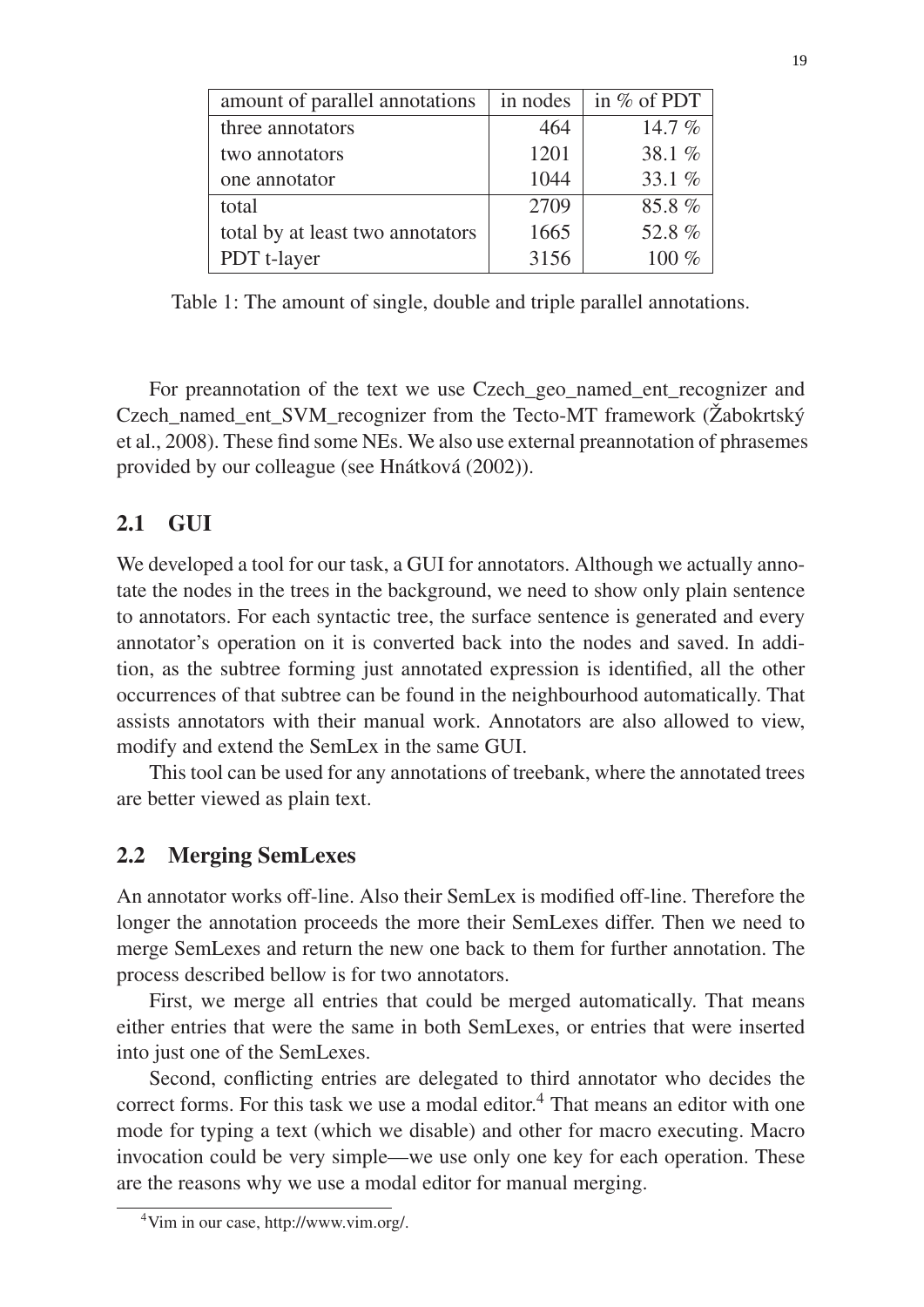We put all conflicting lexicon entries into a file, each as a simple list of its values, and provided a syntax highlighting for the editor. Where there are more values (i.e. a conflict), we show all of them in a warning colour. We prepare some simple macros for the editor, such as "go to next conflict", "choose first value", "insert a comment" etc. and disable the option of typing in the text. When the conflict is resolved, the warning colour disappears. It confirmed that it is very fast to create and very simple and safe to use.

Third, the decisions from the third annotator were imported back into the Sem-Lex and added to merged entries from the first step. After that, the annotated data are modified to correspond with the new SemLex.

## 3 Statistics

All statistics presented in this section are calculated for all our users. They didn't annotate the same data, though, as can be seen in Table 2. This table also shows the ratio of PDT annotated by each of them.

| $\text{annotator}\$ | <b>PDT</b>                                                             | amount    |
|---------------------|------------------------------------------------------------------------|-----------|
| #1                  | $\bullet$                                                              | $2.7\%$   |
| #2                  | <b>00000000 00000000</b>                                               | 55.0%     |
| #3                  | $\bullet \bullet \bullet$<br>$\bullet$<br>$\bullet\bullet$<br>         | $67.2 \%$ |
| #4                  | $\bullet \bullet \bullet \bullet \bullet   21.2\%$<br>$\bullet\bullet$ |           |
| #5                  | $\bullet\bullet\bullet$<br>$\bullet\bullet\bullet\bullet$              | 13.4 $%$  |

Table 2: Annotated parts and the ratio to the whole PDT per each annotator.

The annotated parts of PDT slightly differ,<sup>5</sup> but the overall characteristic stays. There is very similar usage of NEs across all annotators<sup>6</sup> in the Table 3.

Besides nine types of NEs, the annotators use approximately 8,000 of SemLex entries; some of them  $100\times$ ,<sup>7</sup> third of them only once. Since there is no straight borderline stating whether an occurrence is a NE or shether it should be marked as a SemLex entry, the agreement has to be evaluated together for NEs and SemLex entries.

<sup>&</sup>lt;sup>5</sup>For example after a changeover from one newspaper to another.

 $6$ Only annotator #1 evidently differs, but this one annotated only less than 3 % of PDT.

<sup>&</sup>lt;sup>7</sup>Foremost lexicon entries are "state budget", "annual meeting", "environment", "join stock company" etc.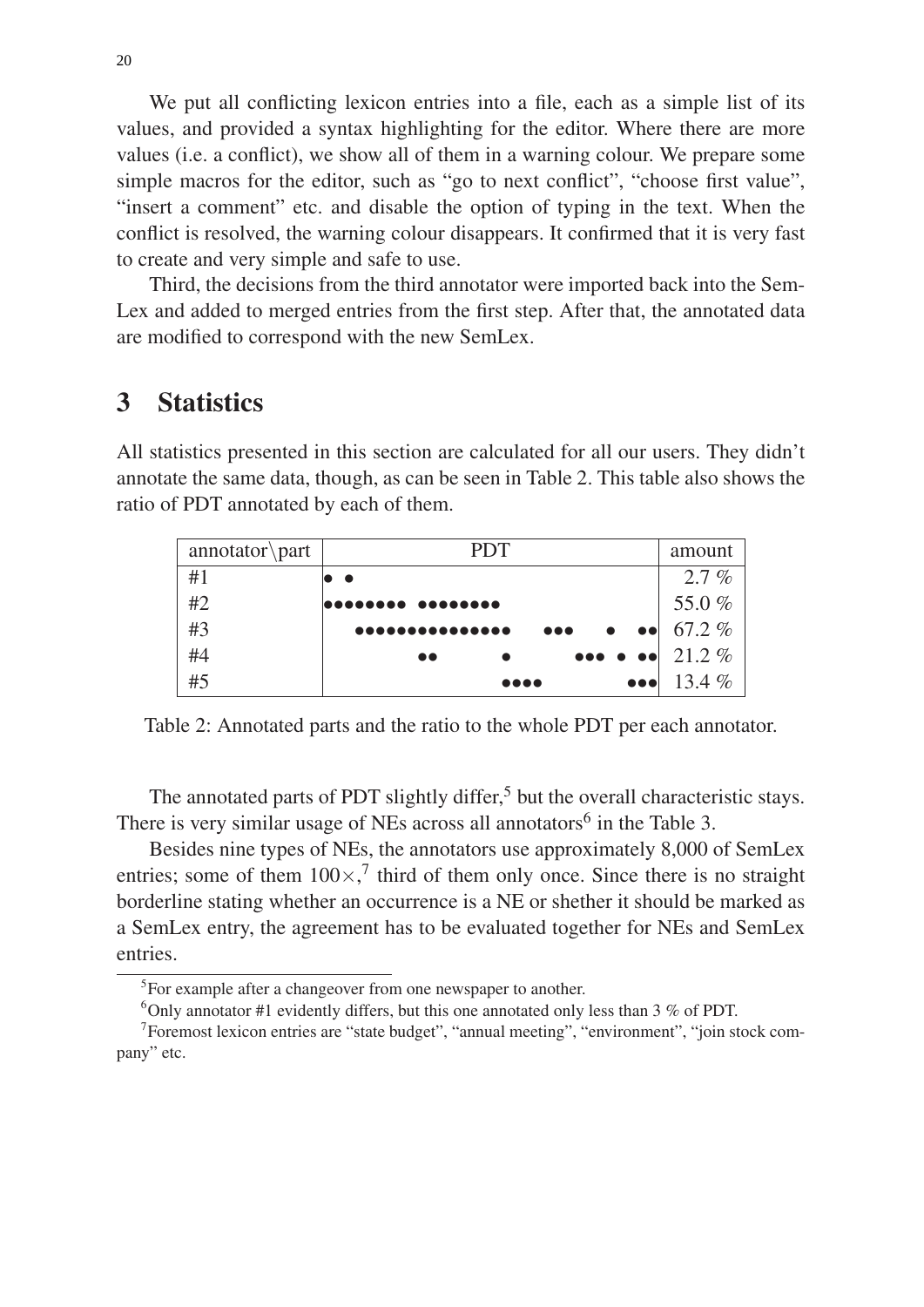| annotator   | #1       | #2       | #3       | #4        | #5         |
|-------------|----------|----------|----------|-----------|------------|
| address     |          | $0.4 \%$ | $0.1 \%$ | $0.6\%$   | $0.7 \%$   |
| biblio      |          | $0.1 \%$ | $0.2 \%$ |           | $0.0 \%$   |
| foreign     | $0.2\%$  | $0.7 \%$ | $0.5 \%$ | $1.0\%$   | $0.6 \%$   |
| institution | 9.7%     | 22.6 %   | 19.4 %   | 24.1 %    | 21.7%      |
| location    | $6.2 \%$ | 6.1 $%$  | 8.4%     | $8.5\%$   | 12.3%      |
| object      | 30.6%    | 10.3%    | 14.2%    | 16.1 $%$  | 14.7 $%$   |
| other       | $3.2\%$  | 13.1 $%$ | 16.3 $%$ | 10.9 $%$  | 15.6 %     |
| person      | 38.2%    | 30.9 $%$ | 32.0%    | 30.9 $%$  | 26.5%      |
| time        | 12.1 %   | 15.9%    | 8.8%     | $7.8 \%$  | 7.8%       |
| All NEs     | 100.0%   | 100.0%   | 100.0%   | 100.0 $%$ | $100.0 \%$ |

Table 3: Usage of named entities by particular annotators

#### 3.1 Weighted Kappa Agreement

Because of the complicated character of our annotations, $8$  we use weighted kappa for inter-annotator agreement in Table 4.

| annotators | #1   | #2   | #3   | #4   | #5     |
|------------|------|------|------|------|--------|
| #1         | ∗    | 0.61 |      |      |        |
| #2         | 0.61 | ∗    | 0.56 | 0.21 |        |
| #3         |      | 0.56 | ∗    | 0.55 | 0.73   |
| #4         |      | 0.21 | 0.55 | ∗    | 0.70   |
| #5         |      |      | 0.73 | 0.70 | $\ast$ |

Table 4: Pairwise weighted kappa.

### 3.2 Agreement with "**is\_name\_of\_person**" in PDT

There is an attribute called is name of person in PDT, which is though assigned automatically. Figure 5 shows the agreement with our annotation. The corresponding value should be "named entity: person" and it is in 86 % of nodes.

There are three reasons, why the value does not correspond:

• The name of the person is not multiword. The connection of two is name-\_of\_persons was not marked in PDT, therefore the dependency edge between two such nodes may or may not create a MWEs; they could be names

<sup>&</sup>lt;sup>8</sup> Firstly, the annotations are assigned to nodes, which are in m:n mapping to words. Secondly, two annotators happen to annotate differently although their annotations have non-empty intersection. Thirdly, some MWEs fall into more than one category, like phraseme and a name of an institution at the same time.

<sup>&</sup>lt;sup>9</sup>Such node was annotated, but not as "person". The name of person could be part of a name of institution or even part of some multiword lexeme.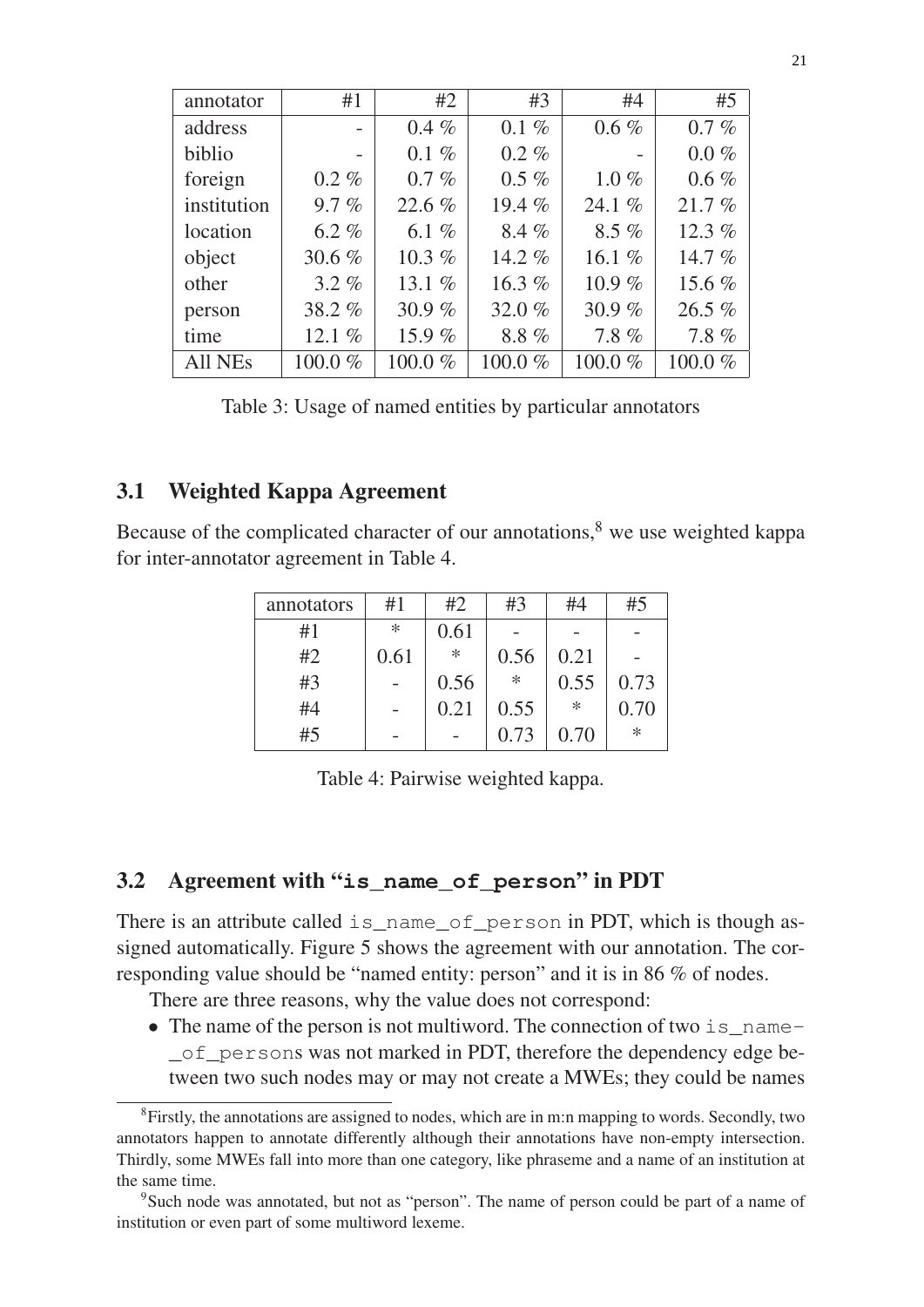| Annotators          | <b>PDT</b>        |          |
|---------------------|-------------------|----------|
| t-node annotated as |                   | Ratio    |
| NE "person"         | nothing           | 4.5 $%$  |
| other <sup>9</sup>  | is_name_of_person | 2.3%     |
| nothing             | is_name_of_person | 6.9%     |
| NE "person"         | is_name_of_person | $86.3\%$ |

Table 5: The agreement between the PDT attribute is\_name\_of\_person and named entity "person".

of two people as well. One such example is "Pucciniho Turandot" (Puccini's Turandot), which is the name of the composer and the name of the title character of his opera.

- The name of the person is a part of another MWEs. In that case, only the larger one should be annotated. For example, there is a name of person in "Pěvecký recitál Petera Dvorského" (Peter Dvorský's Choral Recital), but it is an object as a whole.
- There is a mistake in our annotation (or in PDT, theoretically).

There are some others annotations in PDT (namely FPHR, DPHR, IDPH, and  $CPHR<sup>10</sup>$ , which are significant for us. These disagreements will be checked and mistakes will be repaired—either automatically, or manually.

### 4 Publication of the Data

As PDT is stored in the PML format (Pajas and Štěpánek, 2005), we also use PML for our annotations. That allows us to store the data as a stand-off annotation in so called "s-files" separately from the rest of PDT annotations. The MWEs found in each document are saved in a file linked with other files in PDT containing all the other annotations of this document as well as the surface sentences. (See Figure 1.)

This format allows us to show annotations in editor and viewer TrEd (Pajas and Stěpánek, 2008). It can present any part of the annotation in easily comprehensible, uncluttered way. User may choose to show or hide many detailed information about every word in the sentence (or node in the tree). There is also PML-TQ extension in TrEd, which allows a user to ask the queries in an easy user-friendly way. The queries are translated into SQL and evaluated by the database server containing treebanks. The resulting trees can be displayed either in TrEd, or on the web page using SVG. An example of a query is in Figure 2. Another query (in Figure 3) combines more layers of annotation.

Our complete data will be released under PDT licence within several months.

<sup>&</sup>lt;sup>10</sup>These are "foreign phrase", "dependent part of a phraseme", "identification structure", and "copula verbonominal predicate", respectively.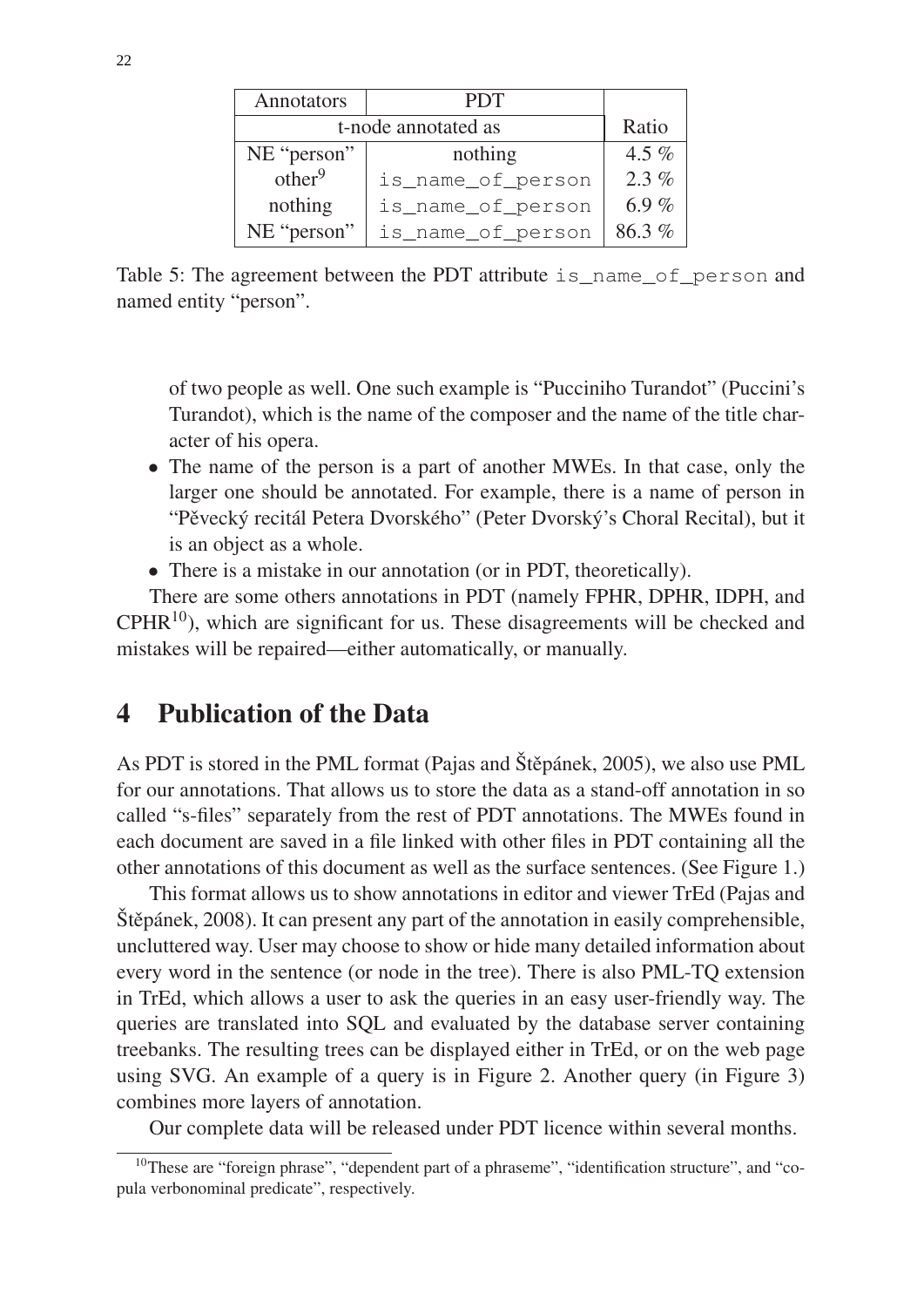

Figure 1: One document is stored in five interlinked files with links also to SemLex.

We will release the s-files themselves, which are very simple XML files, as well as scripts to merge the s-files with PDT to enable searching via PML-TQ and displaying the trees in TrEd. Export to CoNLL format (Hajič et al.,  $2009$ ) will be also provided. CoNLL format is a simple table, which enables the data to be directly processed by many statistical tools. The GUI for annotators will be released as well.



Figure 2: This query searches for all annotated MWEs, such that it consists of the phrase "stát v . . . " or "stát na ..." (meaning "stand in/at/on" as well as "hold ground", "keep sentinel", "tiptoe" etc.).



Figure 3: A query searching for a NE of a place containing the word "náměstí" (square) and at least one other word.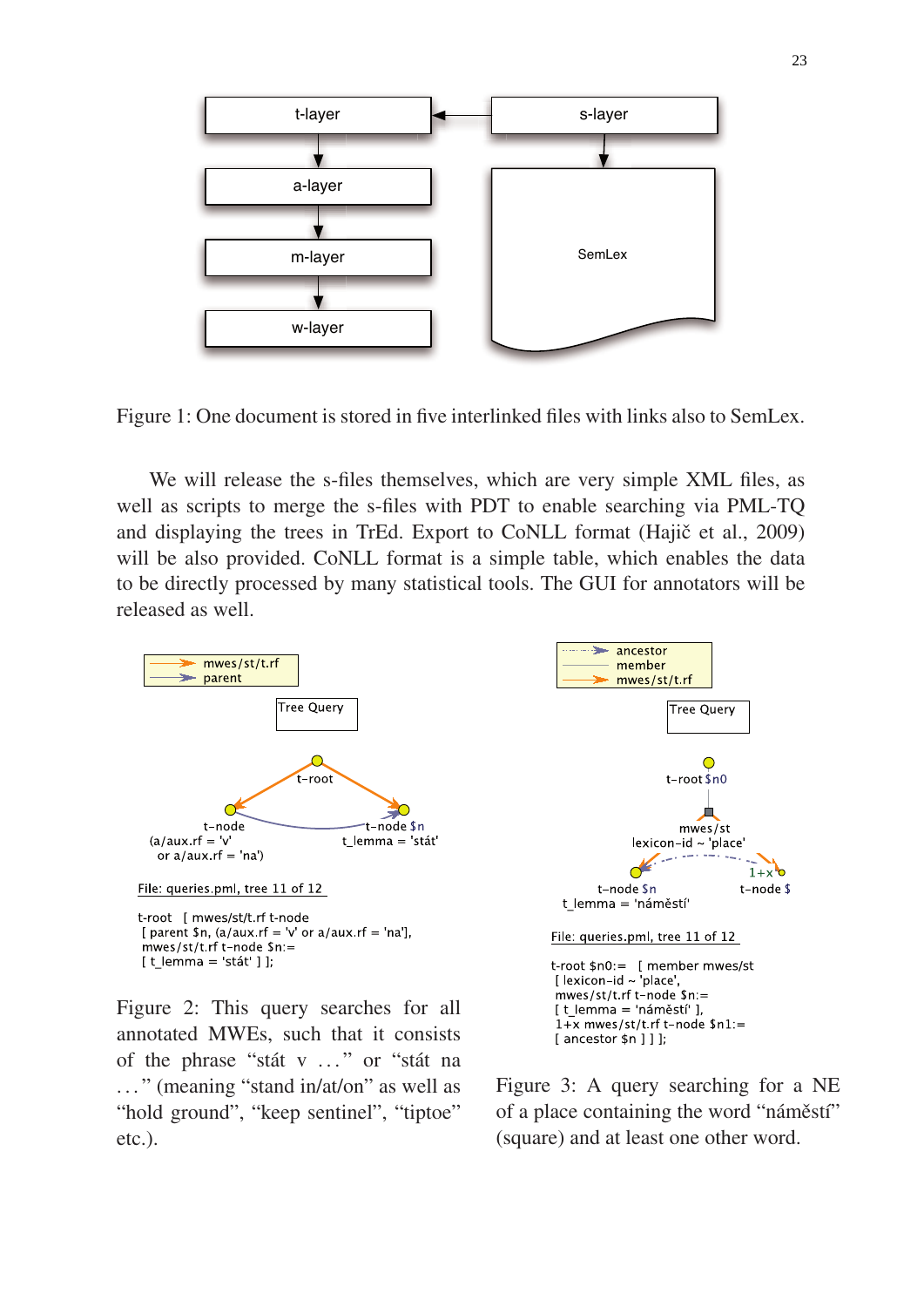# 5 Conclusion

Identification of MWEs moves the Prague Dependency Treebank towards better separation of tectogrammatical lemmas from the morphological lemmas and thus closer to the Functional Generative Description (Sgall et al., 1986), i.e. the theoretical framework the PDT was built upon. In future, this work will help to produce such PDT t-layer, where all units will correspond to whole NEs or lexemes (and so some of them will be multiword).

We employed several different methods to optimise the annotation both in terms of speed and precision. We will continue further refinements of tectogrammatical lemmas before the next release of the treebank.

# Acknowledgement

This work has been supported by grant 1ET201120505 of Grant Agency of the Academy of Science of the Czech Republic, and grants GAUK 4307/2009 and GAUK 4200/2009 of the Grant Agency of Charles University in Prague.

# **References**

- Eduard Bejček, Pavel Straňák, and Pavel Schlesinger. Annotation of multiword expressions in the prague dependency treebank. In *IJCNLP 2008 Proceedings of the Third International Joint Conference on Natural Language Processing*, pages 793–798, 2008. 1
- Eduard Bejček and Pavel Straňák. Annotation of multiword expressions in the prague dependency treebank. *Language Resources and Evaluation*, 43(3), 2009. 2
- Jan Hajič. *Insight into Slovak and Czech Corpus Linguistics*, chapter Complex Corpus Annotation: The Prague Dependency Treebank, pages 54–73. Veda Bratislava, Slovakia, 2005. ISBN 80-224-0880-8. 1.1
- Jan Hajič, Massimiliano Ciaramita, Richard Johansson, Daisuke Kawahara, Maria Antònia Martí, Lluís Màrquez, Adam Meyers, Joakim Nivre, Sebastian Padó, Jan Štěpánek, Pavel Straňák, Mihai Surdeanu, Nianwen Xue, and Yi Zhang. The CoNLL-2009 shared task: Syntactic and semantic dependencies in multiple languages. In *Proceedings of the 13th Conference on Computational Natural Language Learning (CoNLL-2009), June 4-5*, Boulder, Colorado, USA, 2009. 4
- Jan Hajič, Jarmila Panevová, Eva Hajičová, Jarmila Panevová, Petr Sgall, Petr Pajas, Jan Štěpánek, Jiří Havelka, and Marie Mikulová. Prague Dependency Treebank 2.0, 2006. Published by Linguistic Data Consortium, Philadelphia, PA, USA. 1